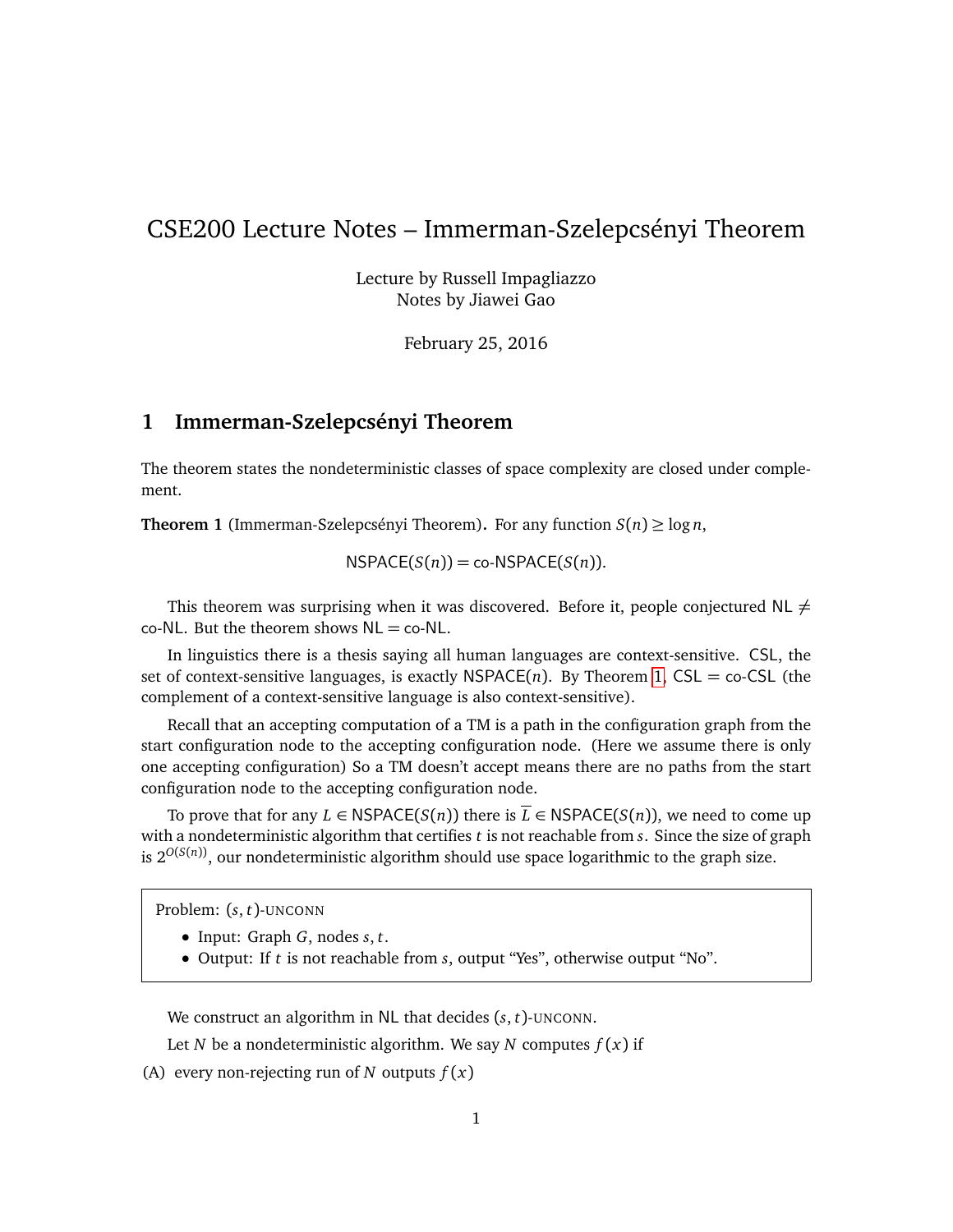,

(B) on every *x*, at least one path accepts.

Define value  $count_\ell$  to be the number of vertices  $\nu$  that are reachable from  $s$  by a path of length at most  $\ell$ . Initially,  $count_1 = d(s) + 1$ .

To compute  $count_\ell$ , we define  $R(G, s, v, \ell, count) = \begin{cases} 1, & \text{if } v \text{ is reachable from } s \text{ in } \leq \ell \text{ steps.} \\ 0, & \text{otherwise.} \end{cases}$ 0, otherwise.

where *count* is the number of nodes reachable from *s* by paths of length no more than  $\ell$ .

|  |  | Algorithm $R(s, v, \ell, count)$ |  |
|--|--|----------------------------------|--|
|  |  |                                  |  |

```
for each u \in V - \{v\} do
        b \leftarrow guess if u is reachable from s in \ell steps
        newcount \leftarrow newcount + bif b = 1 then
            guess a path from s to u of length \leq \ell.
            if we don't reach u then reject.
α:
   if newcount = count then return "0".
   if newcount = count - 1 then
        guess a path to v
        if we find it then return "1" else reject.
   else reject.
```
The nondeterministic algorithm computing  $R(s, v, \ell, count)$  works as follows: for each vertex *u* other than *v*, we guess if there is a path from *s* to *u* of length  $\ell$ . Every time we make a wrong guess, we reject. At point  $\alpha$ , all our previous paths were checked to be correct. If *newcount* = *count*, then it means all paths of length  $\ell$  are already found previously in  $V - \{v\}$ , thus *v* cannot be reached from *s* in  $\ell$  steps. If *newcount* = *count*  $-1$ , then it is possible that the only uncounted path reaches  $v$ . Thus we guess a path to  $v$  and check if it is the case. If *newcount < count* − 1, then it means for some *u* reachable from *s*, we didn't make the guess that *u* is reachable.

As long as  $\nu$  is reachable from *s* within  $\ell$  steps, there is always a sequence of correct guesses that finally returns with "1". On the other hand, if *v* is not reachable, then all sequences of guesses are either wrong and thus rejected, or correct and thus returns with "0".

Each variable in the algorithm uses memory log *n*. So the space complexity is log *n*.

Next we show the algorithm that computes  $count_\ell$  from  $count_{\ell-1}$  using  $R$  as a subroutine.

```
\overline{\text{Algorithm}}\ \#G(s,\ell,\textit{count}_{\ell-1})count_{\ell} \leftarrow 0for each v do
           for each u do
                 if (u, v) \in E and R(s, u, \ell - 1, count_{\ell-1}) then
                      count_{\ell} \leftarrow count_{\ell} + 1break;
```